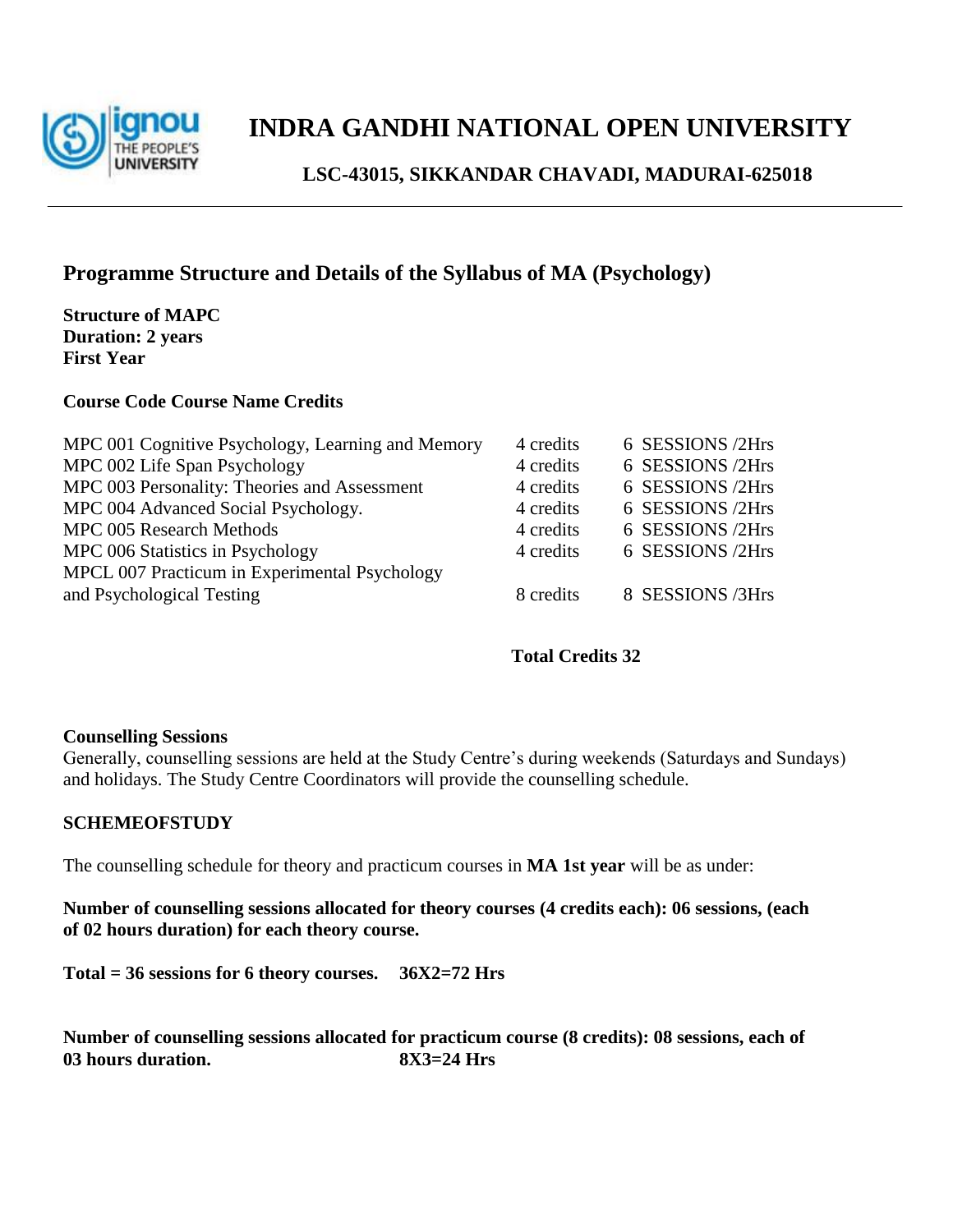# **Schedule for Theory and Lab classes**

### **March Month**

| Date                                                     | <b>Session-I</b>                                                                                      | <b>Session-II</b>                  | <b>Session-III</b>                |  |
|----------------------------------------------------------|-------------------------------------------------------------------------------------------------------|------------------------------------|-----------------------------------|--|
| 04-03-2017                                               | 11.00-1.00<br>$MPC-1$<br>SUNDRAVALLI                                                                  | 2.00-4.00<br>MPC-2<br>SUNDRAVALLI  | ****                              |  |
| 11-03-2017                                               | 11.00-1.00<br>$MPC-1$<br>SUNDRAVALLI                                                                  | 2.00-4.00<br>MPC-2<br>SUNDRAVALLI  | ****                              |  |
| 18-03-2017                                               | 10.00-12.00<br>MPC-1<br>SUNDRAVALLI                                                                   | 12.00-2.00<br>MPC-2<br>SUNDRAVALLI | 2.30-4.30<br>MPC-5<br>AMUDHA      |  |
| 19-03-2017                                               | 10.00-12.00<br>MPC-5<br>AMUDHA                                                                        | 12.00-2.00<br>MPC-6<br>AMUDHA      | 2.30-4.30<br>MPC-3<br>SUNDRAVALLI |  |
| 25-03-2017                                               | 10.00-12.00<br>MPC-3<br>SUNDRAVALLI                                                                   | 12.00-2.00<br>MPC-3<br>SUNDRAVALLI | 2.30-4.30<br>MPC-6<br>AMUDHA      |  |
| 26-03-2017                                               | 10.00-12.00<br>MPC-5<br>AMUDHA                                                                        | 12.00-2.00<br>MPC-6<br>AMUDHA      | 2.30-4.30<br>MPC-3<br>SUNDRAVALLI |  |
| In the month<br>of March<br>Schedule of<br>classes held. | MPC-01 3 SESSIONS<br>MPC-02 3 SESSIONS<br>MPC-03 3 SESSIONS<br>MPC-05 3 SESSIONS<br>MPC-06 3 SESSIONS |                                    |                                   |  |
|                                                          | 15 sessions $X$ 2 Hrs = 30 Hrs classes held.                                                          |                                    |                                   |  |